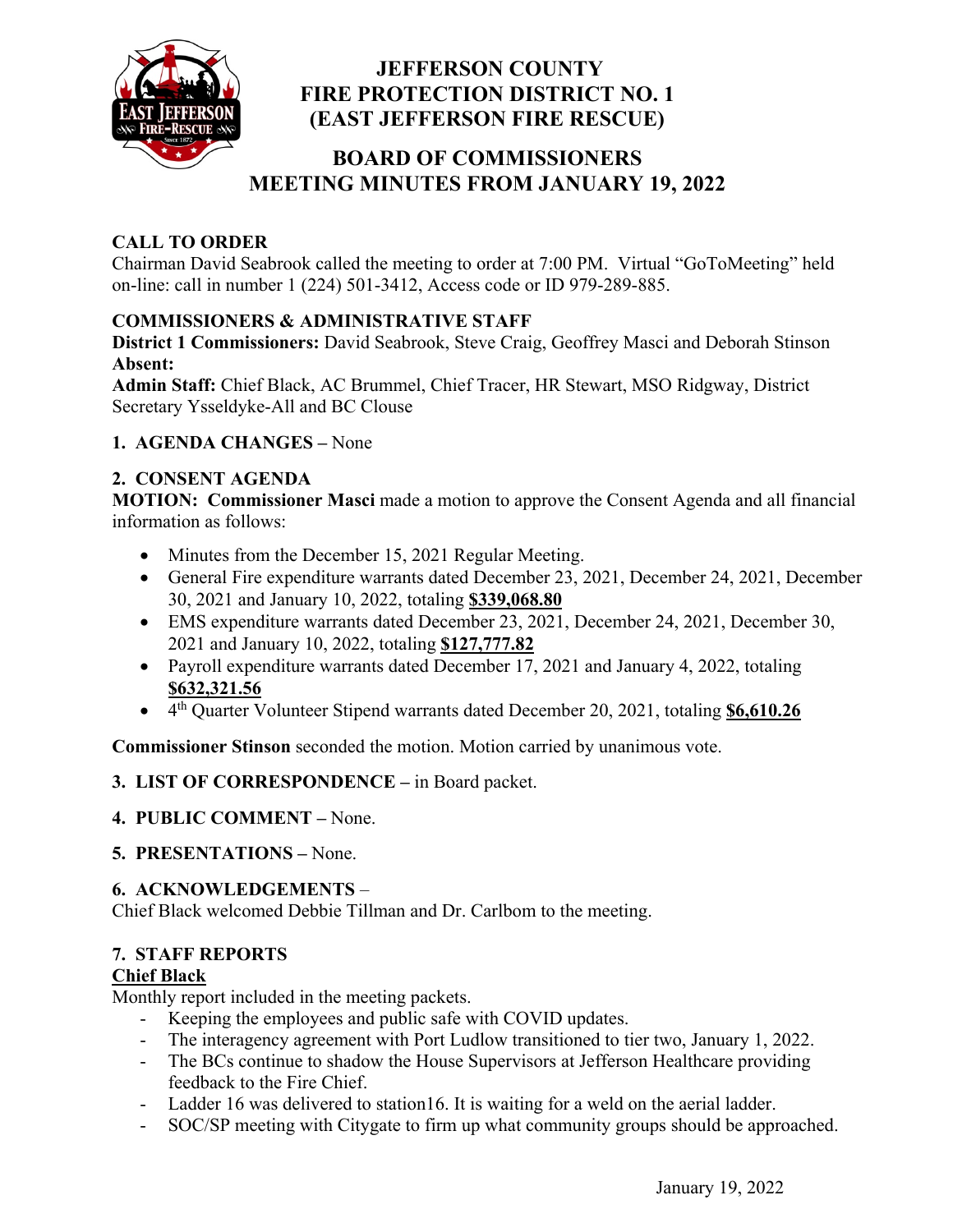- HR Meet and confer with 2032 continues. There is a positive effort to rebuild the CBA to make it more relevant.
- A radio replacement AFG grant will be submitted in January.
- Medic 17 will be participating in 911 training and response procedures.
- Chief Tracer is moving the fire safety inspections from paper to ESO.

## **AC Brummel**

Monthly report included in the meeting packets.

- The volunteer program is now under the oversight of BC Fletcher.
- Pandemic preparedness and resiliency continues.
- System testing for the Tyler CAD upgrade continues at Jeffcom. Testing for the new CrewForce App cannot be tested until the CAD goes live.
- The AFG communications grant will be submitted next week. The estimated match from EJFR will be \$43,000 to \$45,000 dollars if the grant is awarded.
- Through the Labor & Industries FIIRE program EJFR can apply for grants up to \$15,000 for equipment to enhance safety. Chairman Seabrook asked about L & I recommendations for minimizing carcinogenic contaminates.
- EJFR has teamed up with fire representatives from Kitsap and Clallam counties to represent our region for the WA State Homeland Security Training and Exercise Workgroup. This is a potential opportunity to obtain federal training and exercise funds for regional interoperability.
- The ladder truck has returned and we are in the process of preparing for upcoming deployment (target date of March 1).
- EJFR has collaborated with the new Kitsap Training Consortium and will be sending our 3 Resident FF's to this regional fire academy in Bremerton (March 15-June 15, 2022). Resident FF's will graduate with FFI, FFII and Hazardous Materials Awareness and Operations credentials.
- The IFSAC evaluator class got postponed today and will occur in late February or March.
- A question was asked about interoperability with homeland security accessibility and availability. Kitsap County is more robust than Clallam. We might have to rely on the Navy.

### **AC Tracer**

Monthly report included in the meeting packets.

- Ladder 16 will get welded next week. Many businesses are plagued with illness which has postponed the tender re-plumb.
- The meeting with the site prep company for station 12 got rescheduled due to illness.
- Setting up records management for inspections in ESO. When everything is loaded into ESO there will be two, two hour blocks of training for how to conduct inspections using ESO. Chief Black commended Chief Tracer for doing the tedious work to get the inspections recorded in ESO. Once the reports are available Commissioner Stinson asked if they would be easy to share with the City and County. The reports should be searchable and available to send as an Excel or PDF format.

### **HR/PES/PIO**

Monthly report included in the meeting packets.

- EJFR has a new EAP program as of January 1, 2022. It has a robust portal that offers multiple services such as minor legal support.
- There is currently two openings for Single Role, 1 PM and 1 EMT. An offer has been extended for the PM position and if all paperwork comes back favorably a start date of February  $1<sup>st</sup>$  is anticipated.
- EJFR has plans to switch to a new enhanced background check company.
- A new MOU was signed for supplemental benefits as of January 1, 2022. This allows for accrual leave buyback when using PFML.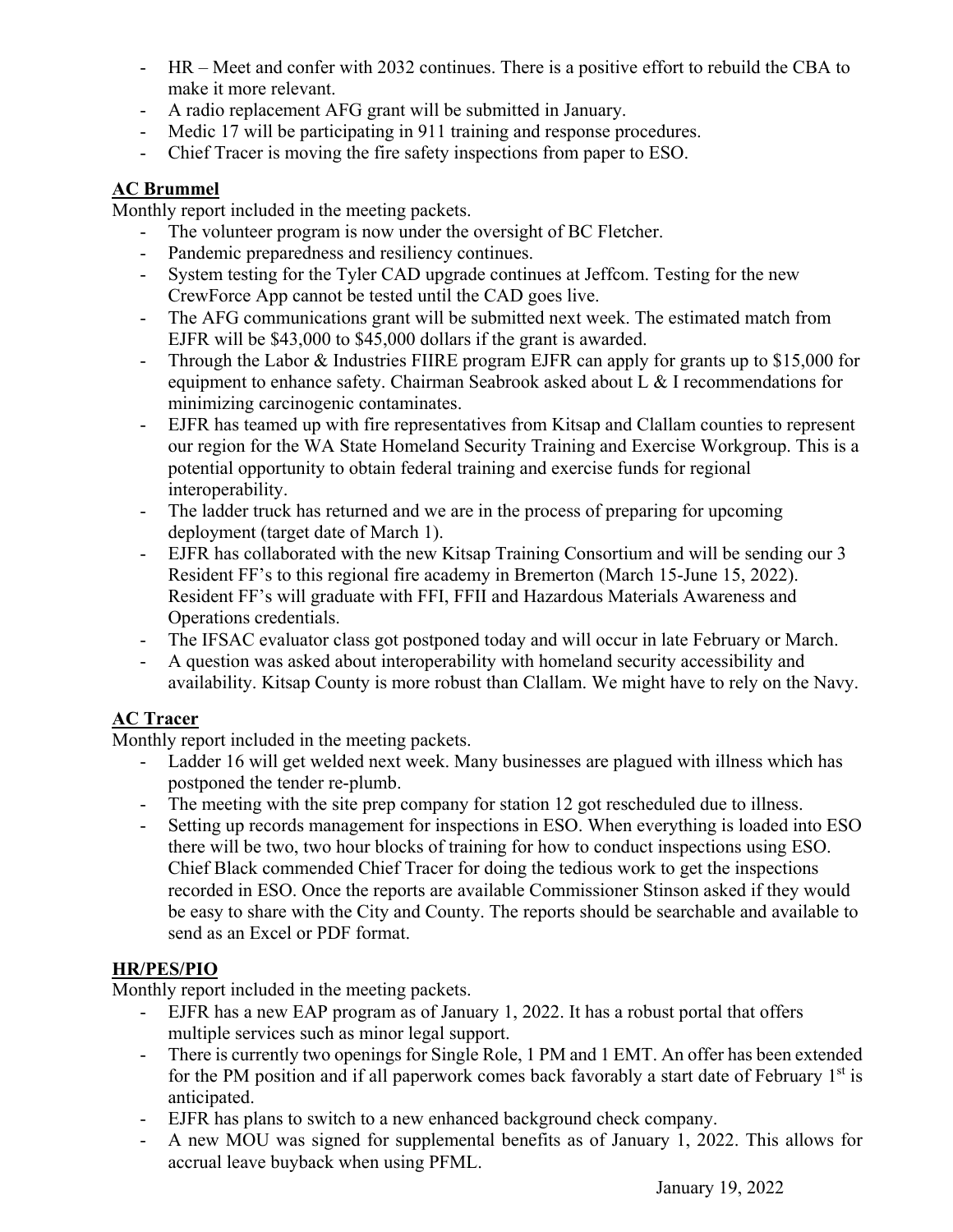# **Finance**

Monthly report included in the meeting packets.

- Continuing to work with a State Auditor and her assistant on a three year audit. The audit should wrap up in mid-February.
- Commissioner districts are in the process of being redrawn using the County's precinct lines, new census data and all the RCWs and WACs that apply.

# **MSO**

Monthly report included in the meeting packets.

- Busy with staying ahead of all the COVID updates.
- Questions were answered about the Nasal NARCAN project. Lori Fleming spoke about the mental health information that is included with each kit. The Sheriff has handed out one kit, so far. Dr. Carlbom said that not many communities have this program so there is not a lot of data at this time. There is talk about a NARCAN vending machine. The South County is very interested.

### **BCs**

Monthly reports included in the meeting packets.

BC Clouse discussed the recent150th committee meeting. The event will be October 8, 2022 during Fire Prevention Week. The permit has been filed. The event will be in front of City Hall. A patch and fire marker design for the event is in its final stages. Chief Boggs's daughter created the original patch and she is working on the design for the new patch. After the design is finalized a "Save the Date" flyer and messaging will go out to the public. Michelle, the PIO for the event, will create some talking points for EJFR to disseminate. Commissioner Stinson hopes that other people will want to volunteer to help make this a successful event. Emily Stewart thanked BC Clouse and Commissioner Stinson for their work on this project.

**8. LOCAL 2032 REPORT –** The Union has witnessed a fast and furious past couple of months and the last 72 hours have put a strain on the duty crews. Everyone is trying to be safe in relation to COVID. It is a group effort to keep everything running smoothly. The Union feels good about the direction EJFR is going in. The Chief as well as the Commissioners are impressed with how EJFR is acting and reacting to the rapid changes.

### **9. FIREFIGHTER'S ASSOCIATION REPORT** – Nothing to report

### **10. OLD BUSINESS**

**A.** *Station 1-2 - (update*) See Chief Tracer's report.

### **B.** *Standards of Cover/Strategic Plan – (update)*

See Chief Black's report.

**C.** *PLFR ILA –* Chief Black reported that PLFR elected a new Board Chair and that Commissioner's Rossart and Pontius will be the representatives to attend the EJFR meetings.

### **11. NEW BUSINESS**

### **A.** *Resolution 22-01 Sole Source Stryker*

The Stryker contract purchasing authority was not adequate for purchasing without a competitive bidding process and a sole source resolution is needed.

**MOTION: Commissioner Masci** made a motion to approve Resolution 22-01 Sole Source for Stryker. **Commissioner Craig** seconded the motion. Motion carried by unanimous vote.

### **B.** *Commissioner Appointment*

EJFR has 90ty days to fill the Commissioner vacancy. Many Commissioners have been approached with interested parties. It was decided to advertise in the paper and social media with interested